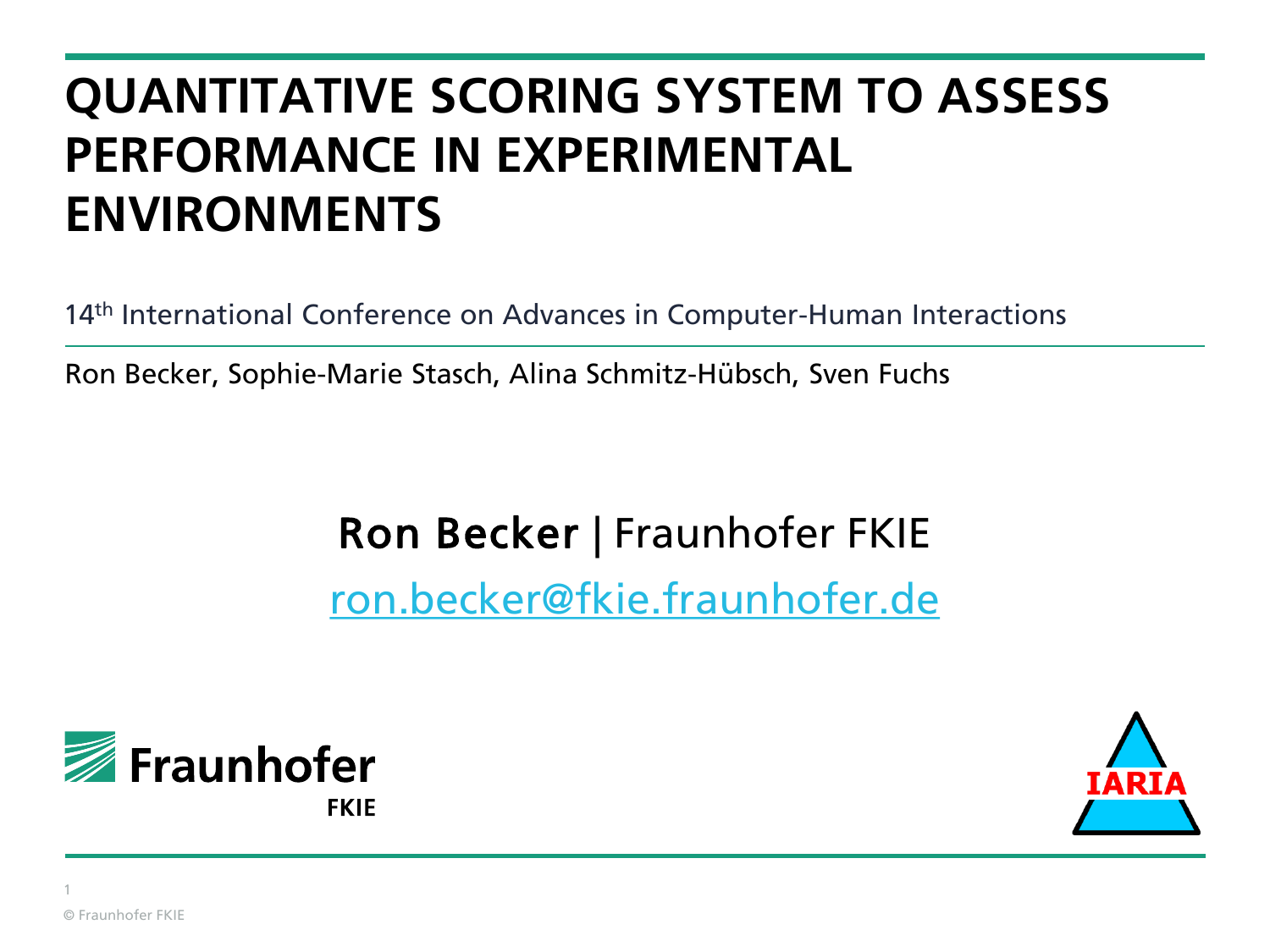#### **Ron Becker**

- B. Sc. in Computer Science
- Technician at Fraunhofer FKIE, Germany (since 2009)
- Research Fields
	- Generic C2-Systems
	- Decision Support for Safety-Critical-Systems
	- Adaptive Human-Machine-Interaction
	- Software Architecture and Design Patterns



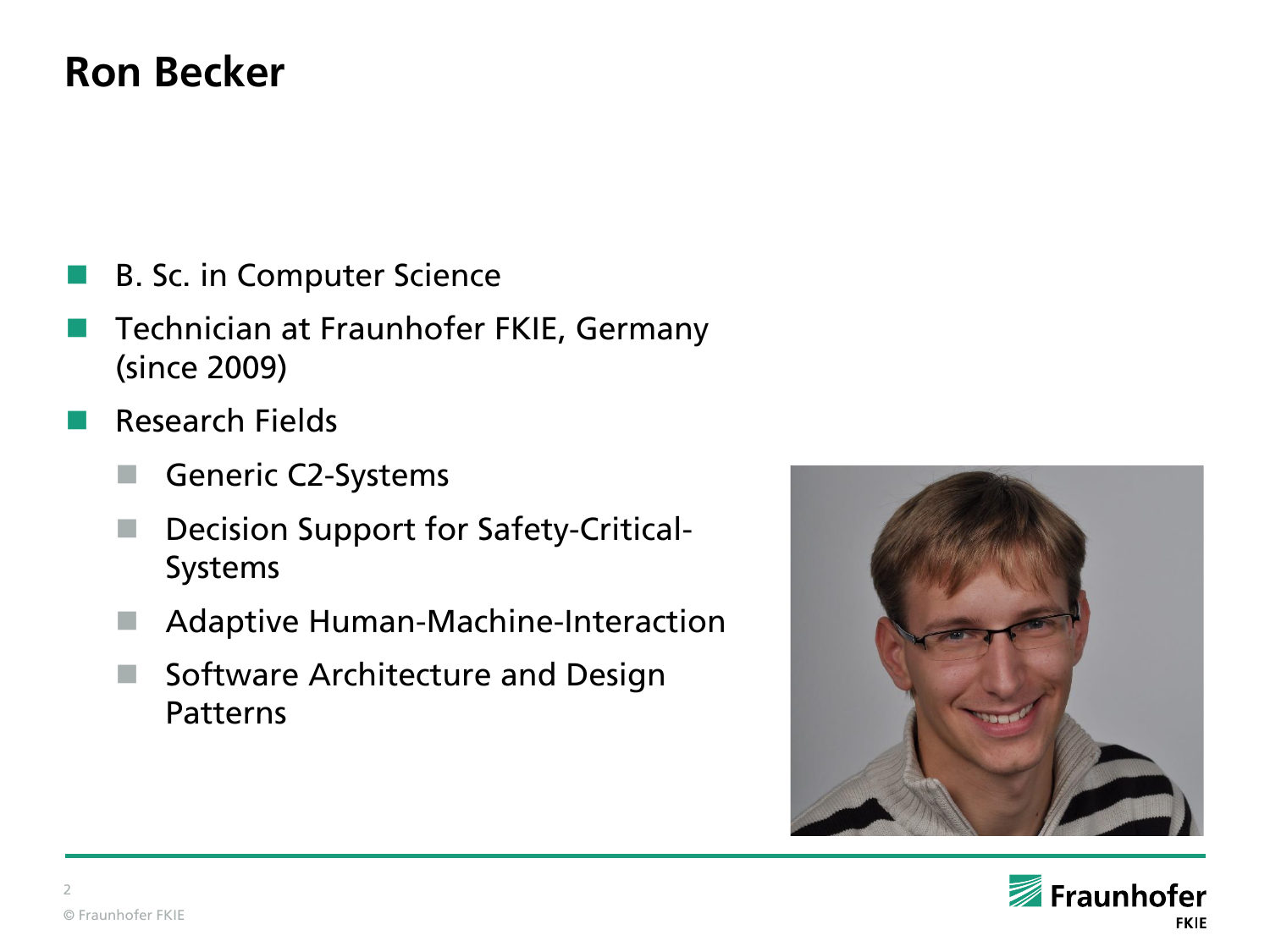## **Performance Measurement**

Problem: Measuring human performance in complex experimental tasks can be challenging.

Solution: Two approaches are available (generally): Qualitative or quantitative performance measurement.

| <b>Qualitative</b>            | <b>Quantitative</b>                                                                   |
|-------------------------------|---------------------------------------------------------------------------------------|
| results tend to be subjective | objectify performance assessment                                                      |
| results difficult to verify   | enable the use of inferential statistics<br>(e.g. significance testing) <sup>12</sup> |

<sup>1</sup> P. A. Ochieng, "An analysis of the strengths and limitation of qualitative and quantitative research paradigms", Problems of Education in the 21st Century, vol. 13, pp. 13-18, 2009.

<sup>2</sup> A. Queirós, D. Faria, and F. Almeida, "Strengths and limitations of qualitative and quantitative research methods", European Journal of Education Studies, vol. 3, no. 9, pp 369-387, 2017.

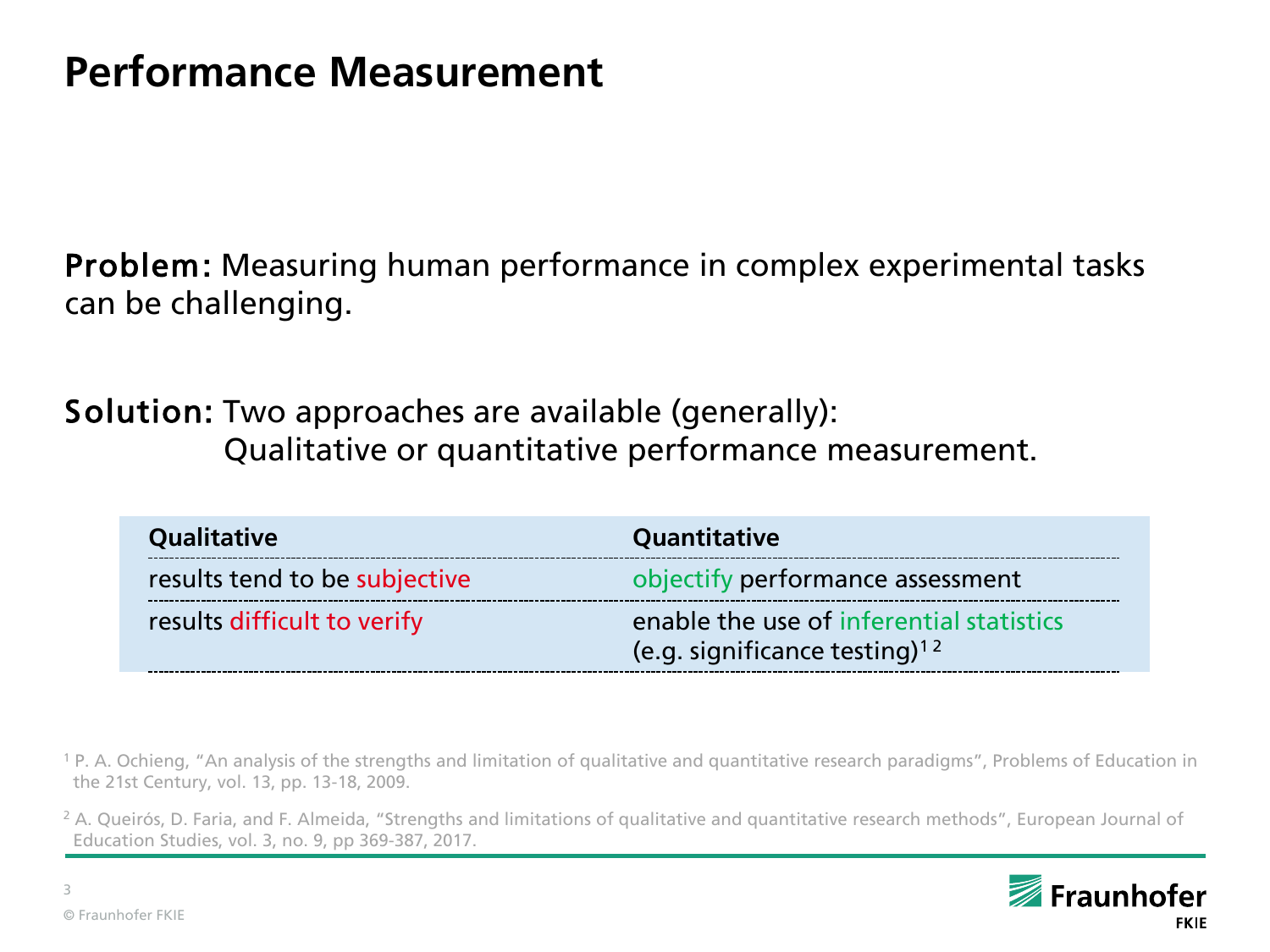## **Performance Measurement**

Problem: Measuring human performance in complex experimental tasks can be challenging.

Solution: Two approaches are available (generally): Qualitative or **quantitative** performance measurement.



Predefined metrics that can be calculated in an automatic manner, resulting in a numeric value, such as a score.

*How to begin?*

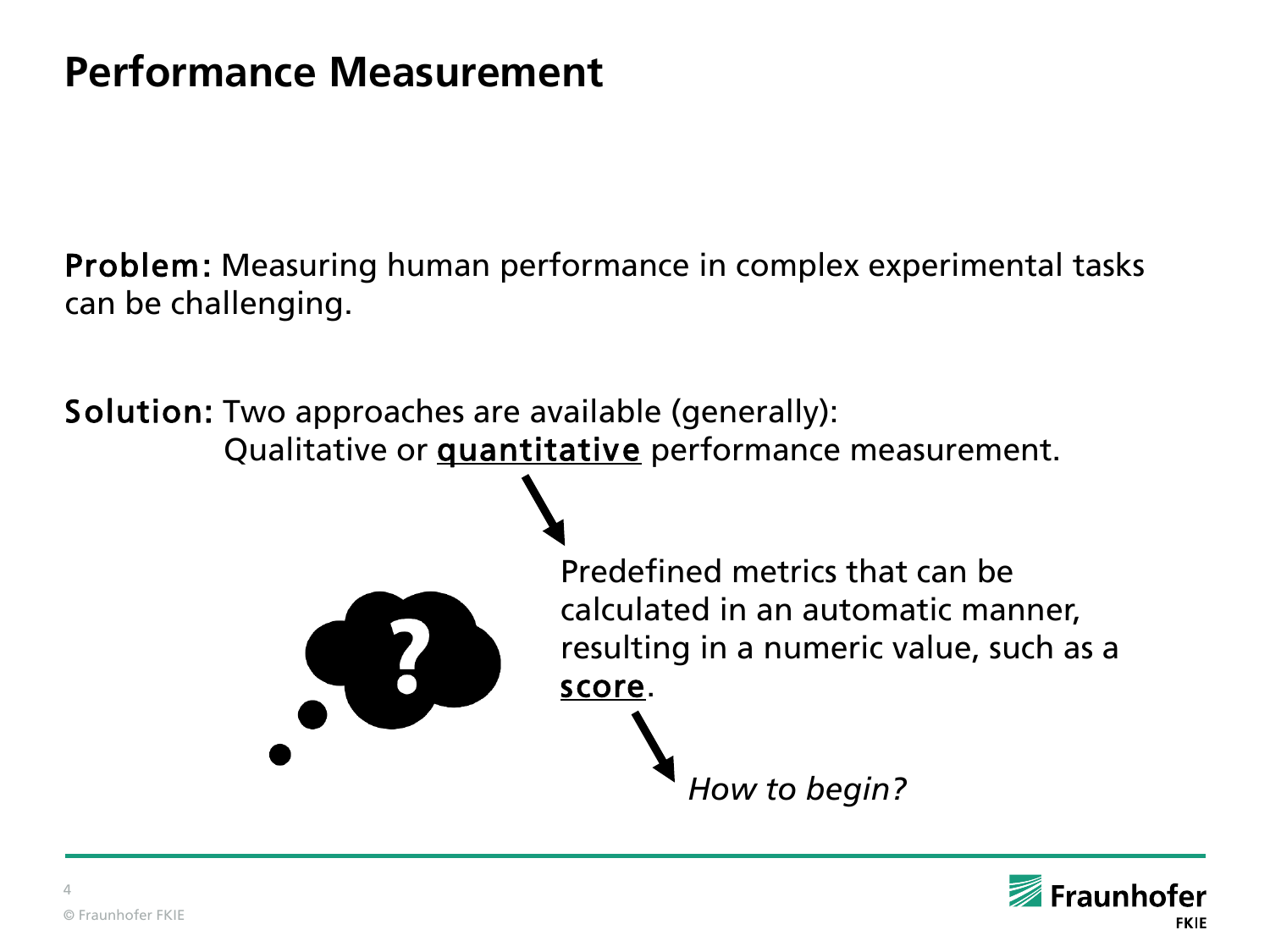# **Signal Detection Theory (SDT)**

 $\blacksquare$  Originating from signal detection in psychophysics<sup>1</sup>, the theory successfully explains phenomena in the study of

 $\blacksquare$  visual search<sup>2</sup>, recognition memory<sup>3</sup>, decision making in supervisory control<sup>4</sup>, air combat training<sup>5</sup>, essay grading<sup>6</sup>, social anxiety<sup>7</sup>.

<sup>1</sup> D. M. Green and J. A. Swets, "Signal detection theory and psychophysics", Wiley, 1966.

<sup>2</sup> P. Verghese, "Visual search and attention: A signal detection theory approach" Neuron,vol. 31, no. 4, pp. 523-535, 2001.

3 J. T. Wixted, "Dual-process theory and signal-detection theory of recognition memory" Psychological review, vol. 114, no. 1, p. 152, 2007.

<sup>4</sup> A. Bisseret, "Application of signal detection theory to decision making in supervisory control The effect of the operator's experience", Ergonomics, vol. 24, no. 2, pp. 81-94, 1981.

5 J. L. Eubanks and P. R. Killeen "An application of signal detection theory to air combat training"; Human factors, vol. 25, no. 4, pp. 449- 456, 1983.

<sup>6</sup> L. T. DeCarlo, "A model of rater behavior in essay grading based on signal detection theory" Journal of Educational Measurement, vol. 42, no. 1, pp. 53-76, 2005.

 $7$  L Yoon, J. W. Yang, S. C. Chong, and K. J. Oh, "Perceptual sensitivity and response bias in social anxiety: an application of signal detection theory" Cognitive therapy and research, vol. 38, no. 5, pp. 551-558, 2014.

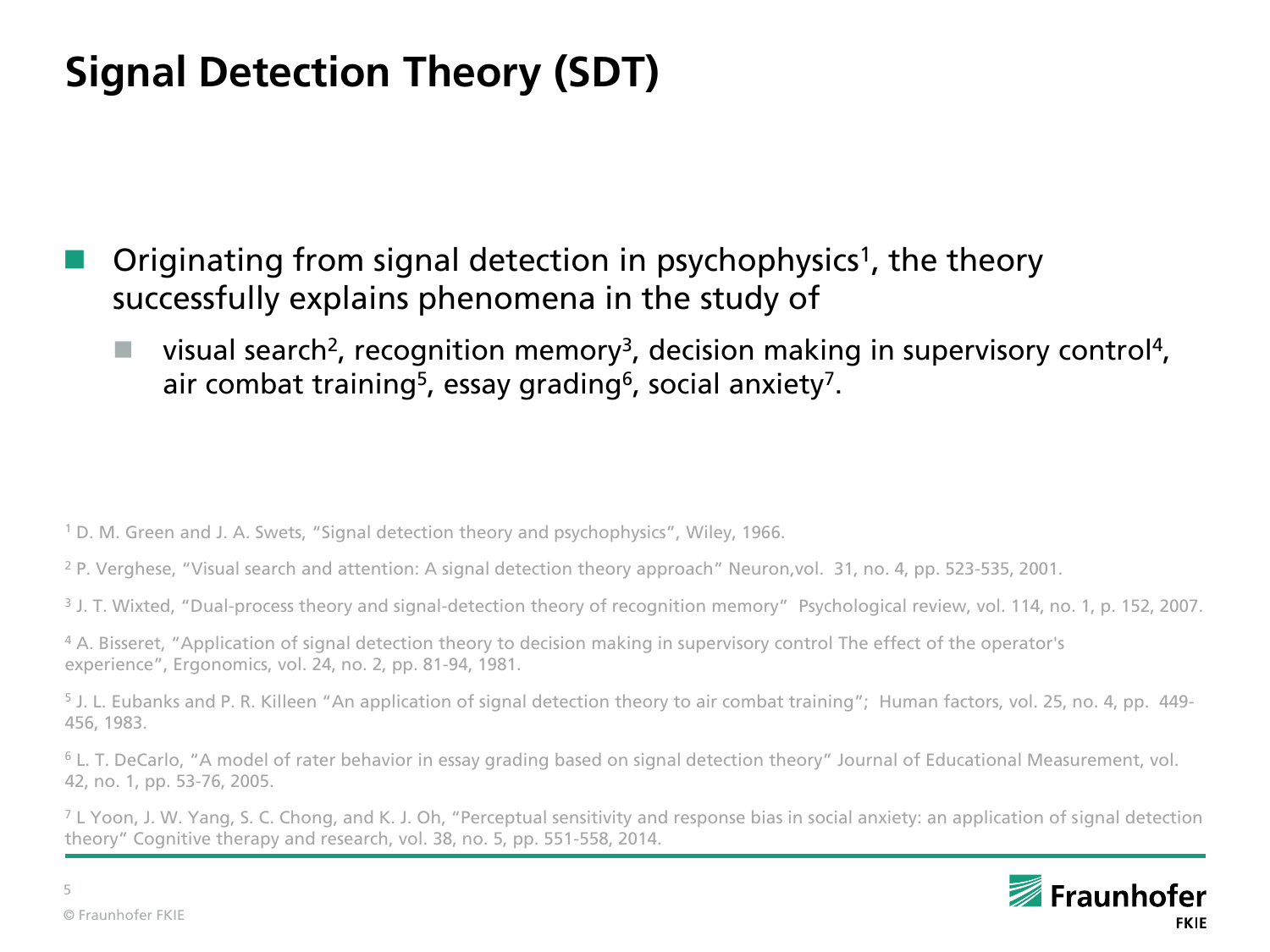# **Signal Detection Theory (SDT)**



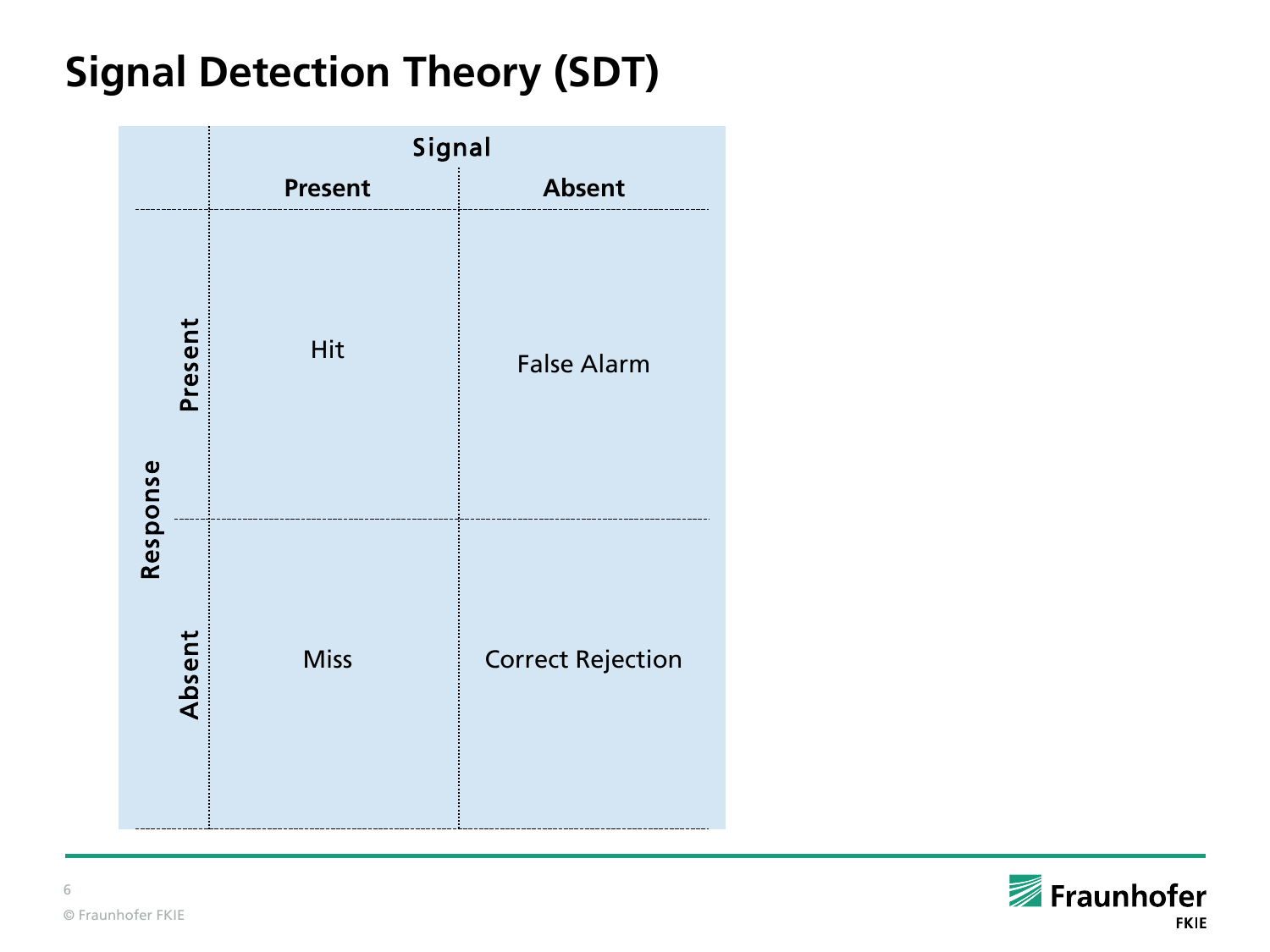# **Signal Detection Theory (SDT)**

|                    | Signal                                                                                                                                        |                                                                                                                                         |  |
|--------------------|-----------------------------------------------------------------------------------------------------------------------------------------------|-----------------------------------------------------------------------------------------------------------------------------------------|--|
|                    | <b>Present</b>                                                                                                                                | <b>Absent</b>                                                                                                                           |  |
| Present            | <b>Positive Score</b><br>$2+1=3$<br><b>Negative Score</b><br>2<br><b>Max Score</b><br>$4 + 1 = 5$<br><b>Total Score</b><br>Performance<br>20% | <b>Positive Score</b><br>2<br><b>Negative Score</b><br>$2+1=3$<br><b>Max Score</b><br><b>Total Score</b><br>-1<br>Performance<br>$-25%$ |  |
| Response<br>Absent | <b>Positive Score</b><br><b>Negative Score</b><br>$2+1=3$<br><b>Max Score</b><br>$4+1=5$<br><b>Total Score</b><br>Performance<br>$-20%$       | <b>Positive Score</b><br>$2+1=3$<br><b>Negative Score</b><br><b>Max Score</b><br><b>Total Score</b><br>Performance<br>25%               |  |

Positive Score =  $\Sigma$  (Hits + Correct Rejections)

Negative Score =  $\sum$  (Misses + False Alarms)

> Max Score = ∑ Present Signals

Total Score = Positive Score - Negative Score

> Performance = Total Score / Max Score

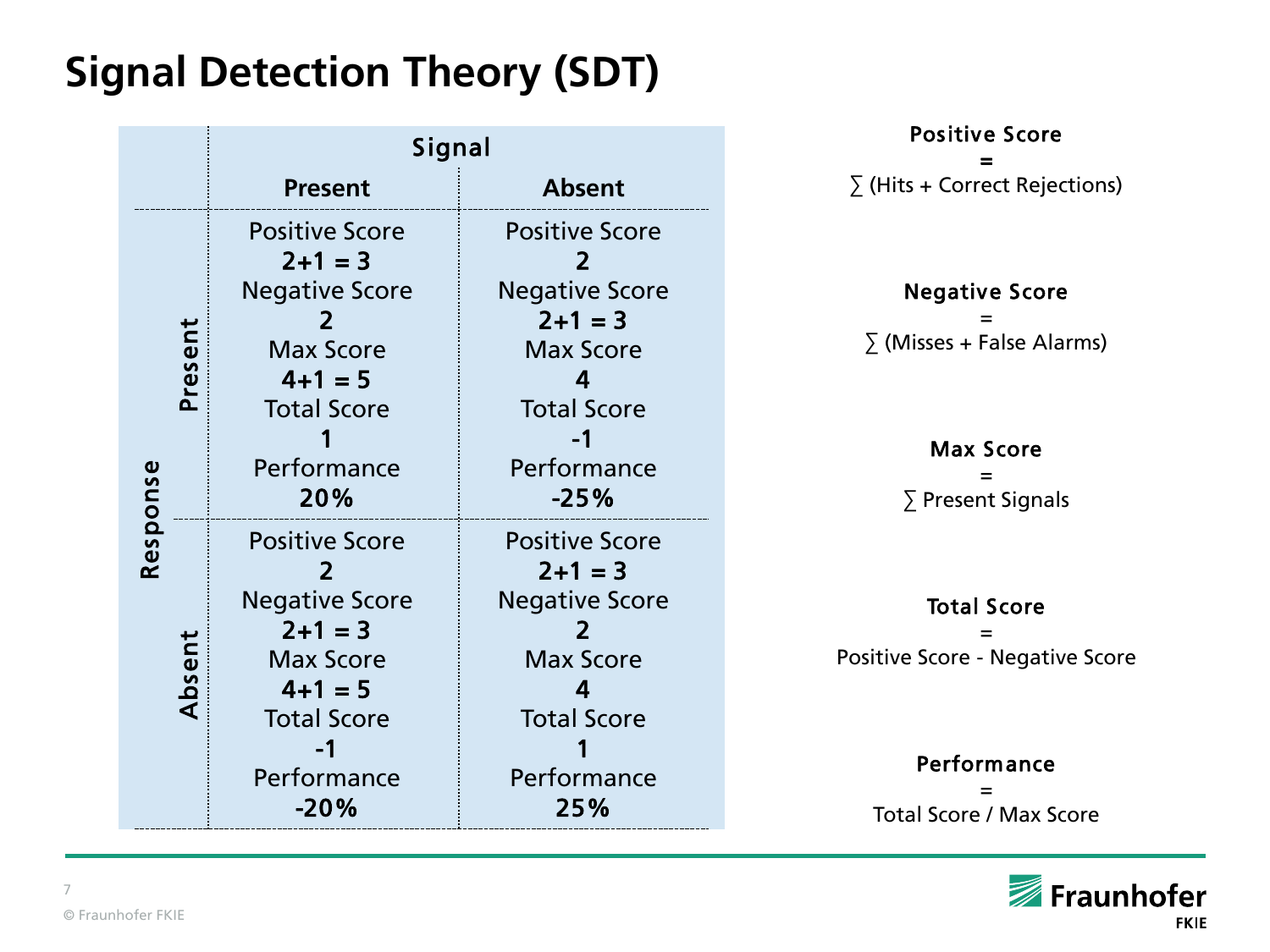# **Scoring Mechanism**

*(base) signals*

Positive Score Negative Score Max Score Total Score Performance

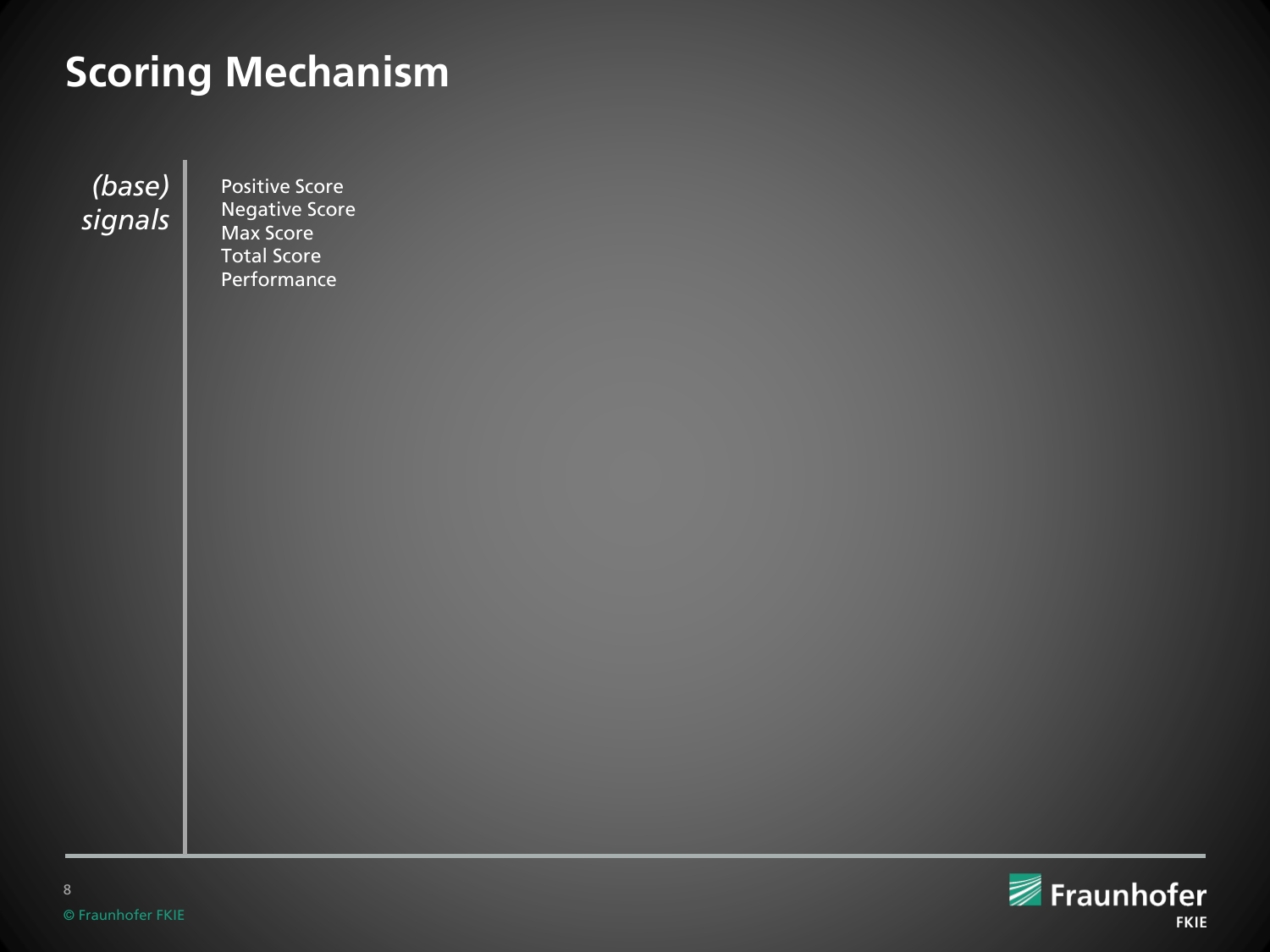## **Cognitive Processes**

Cognitive processes based on the human processor model<sup>1</sup>



<sup>1</sup> S. K. Card, T. P. Moran, and A. Newell, "The Model Human Processor: An Engineering Model of Human Performance" Handbook of Perception and Human Performance. vol. 2, Cognitive Processes and Performance, pp. 1-35, 1986.

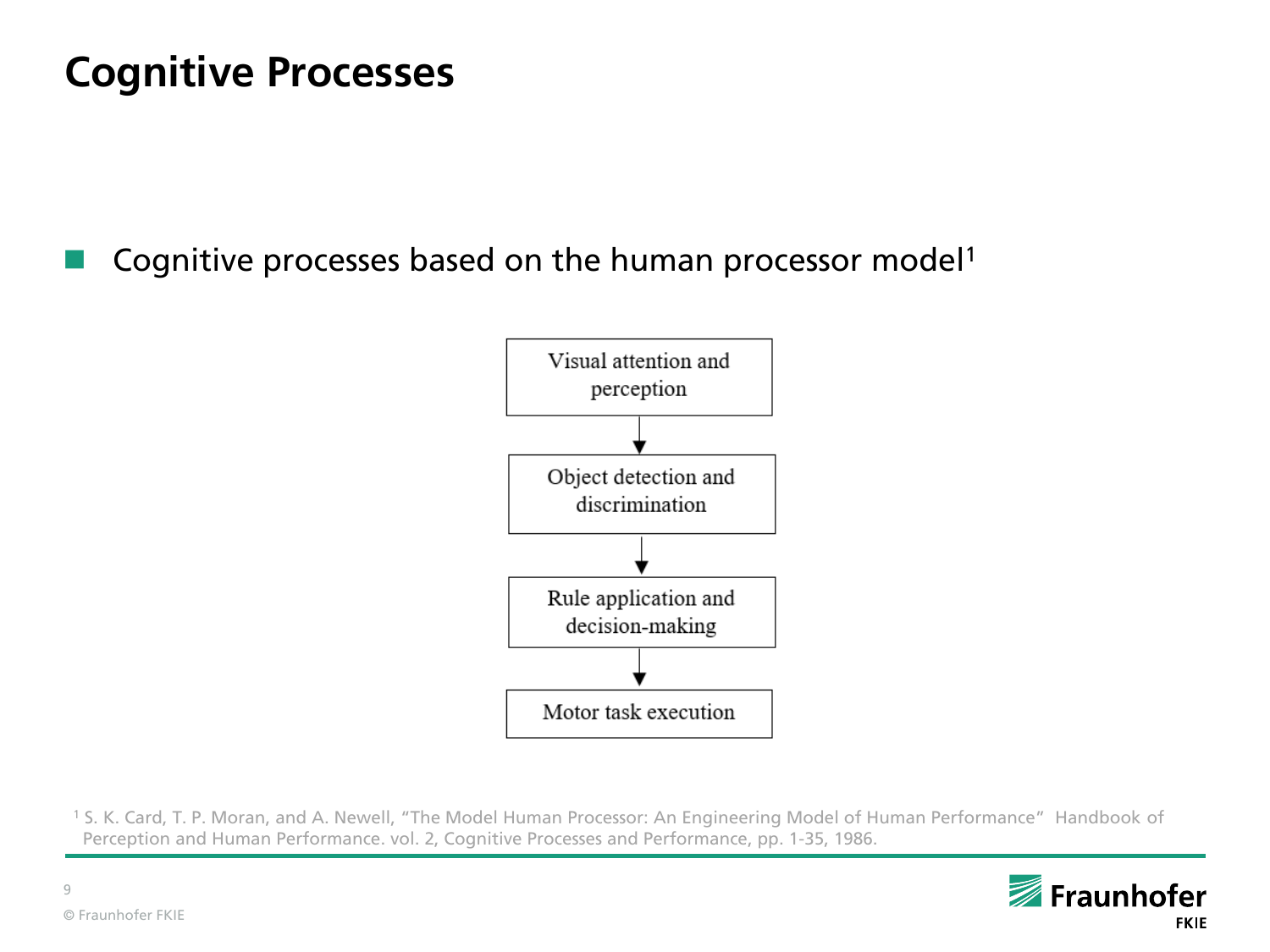## **Cognitive Processes**

 Cognitive processes can be measured by accuracy and speed in task completion.

|                                      | <b>Accuracy Speed</b> |  |
|--------------------------------------|-----------------------|--|
| Visual attention and perception      |                       |  |
| Object detection and discrimination  |                       |  |
| Rule application and decision-making |                       |  |
| <b>Motor task execution</b>          |                       |  |

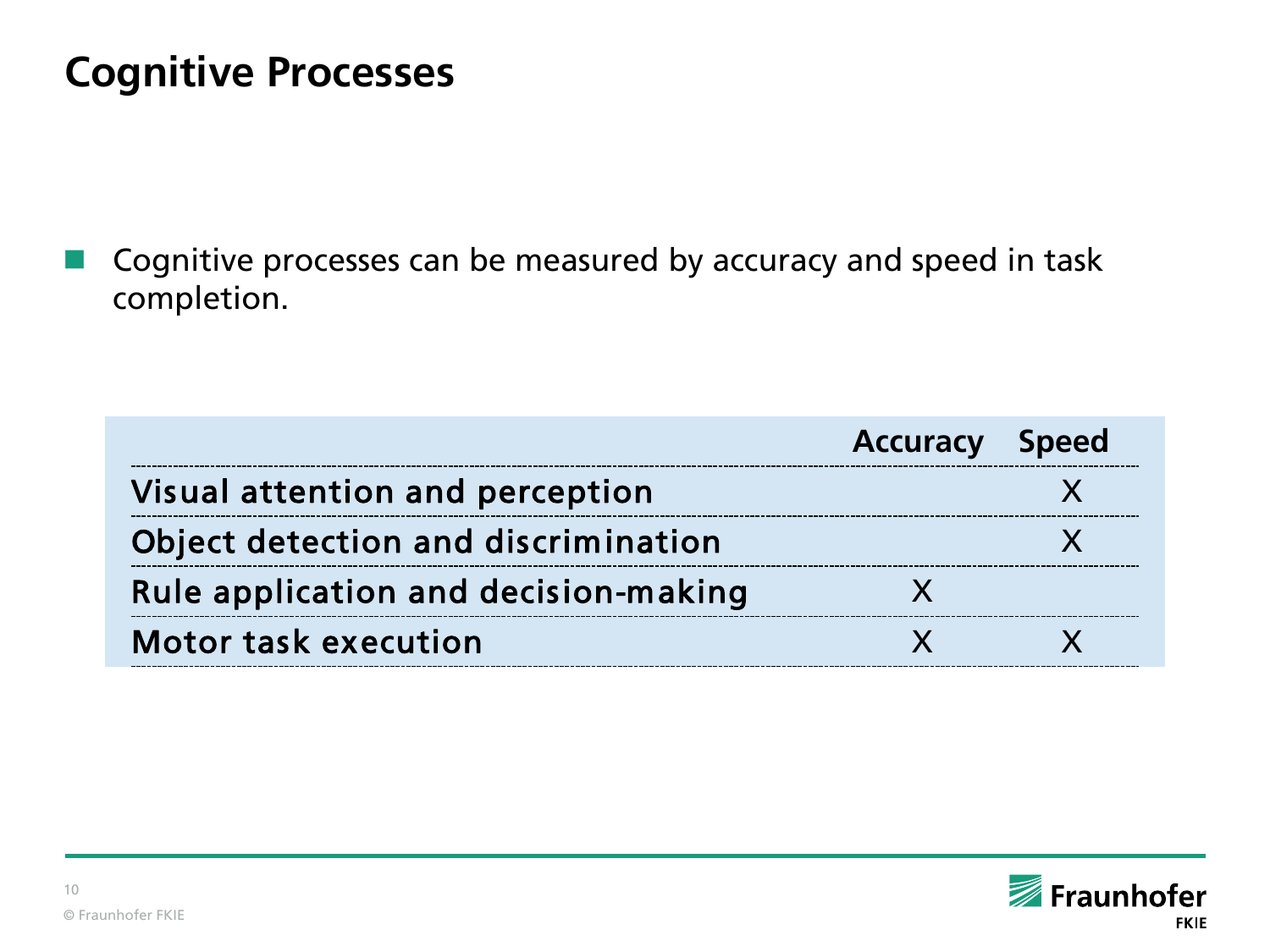# **Scoring Mechanism**



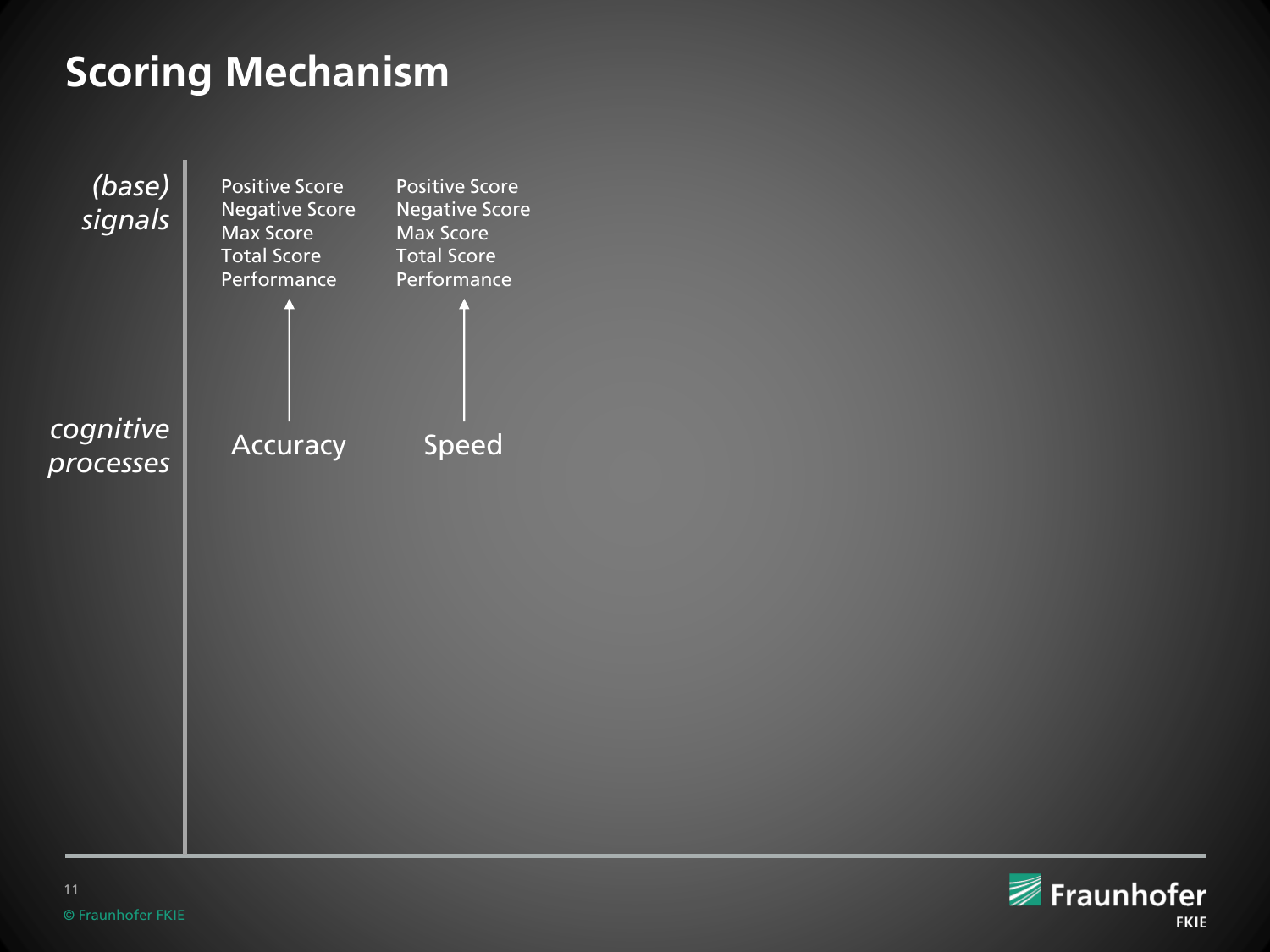## **Experimental Task**

- Focus: Safety-critical vigilance tasks
- Example: Warship Commander Task<sup>1</sup>





<sup>1</sup> Warship Commander 4.4; Computer Software; San Diego, CA: Pacific Science & Engineering Group; 2003.

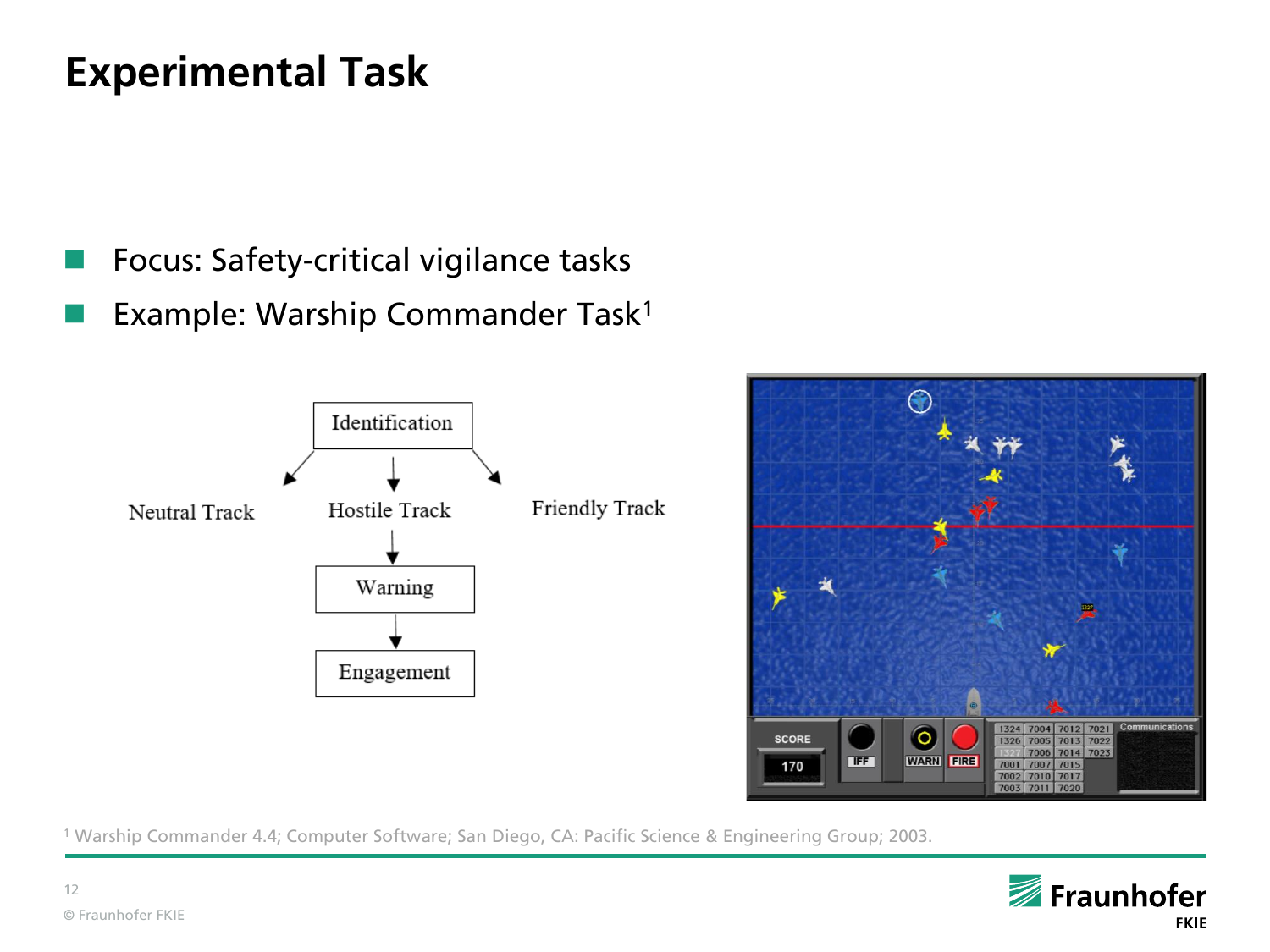## **Experimental Task**

Cognitive processes are linked to each subtask



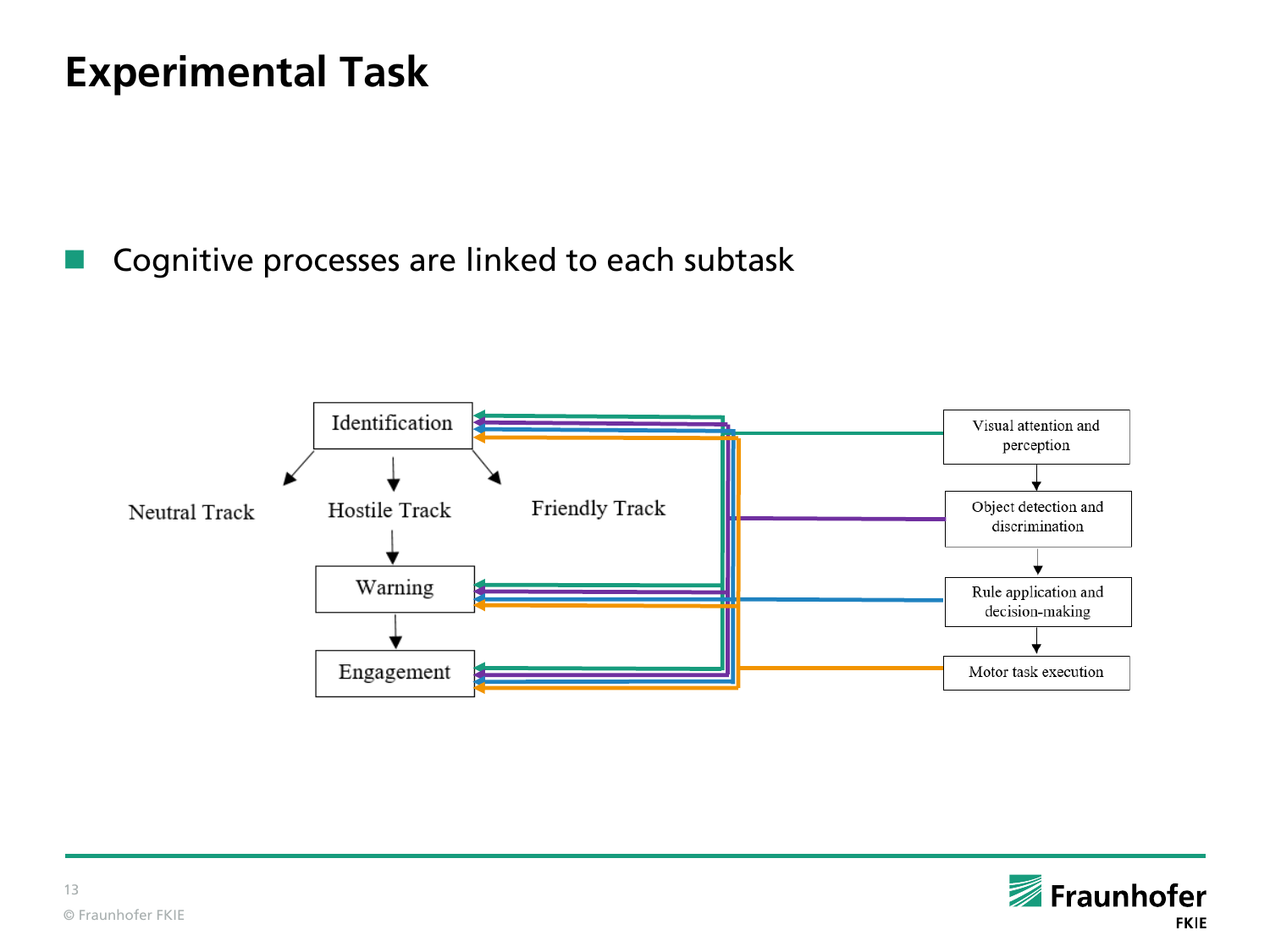# **Scoring Mechanism**



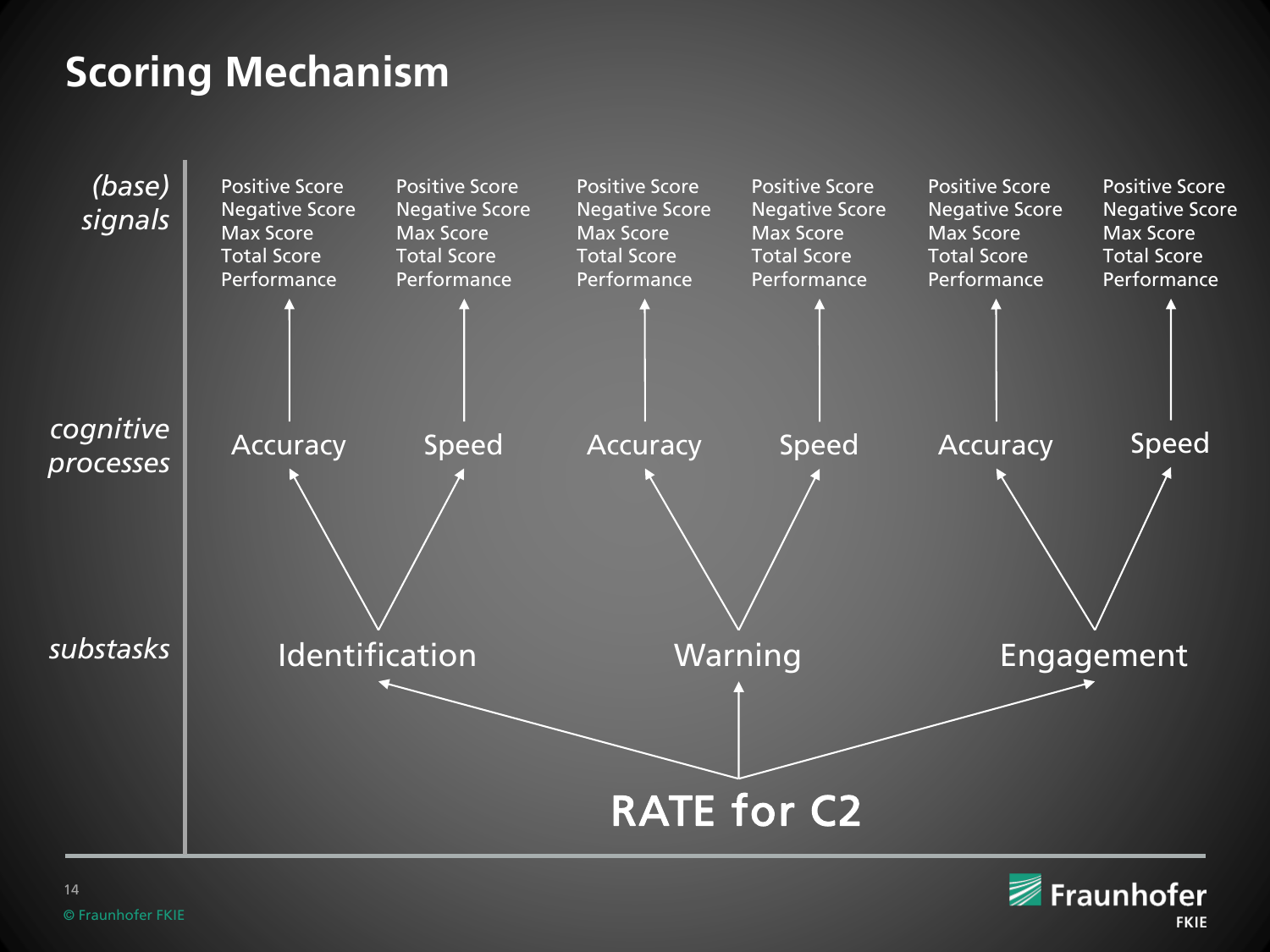- The scoring mechanism was implemented in the Rich And Adaptable Test Environment (RATE)\*
- The described command-and-control task was also implemented in RATE  $\rightarrow$  named RATF for C<sub>2</sub>
- This setup was used to investigate the relationship between performance and emotion in a command-and-control task<sup>1</sup>

\* Rich And Adaptable Test Environment (RATE) = A modular and scalable task environment developed by Fraunhofer FKIE that allows for flexible design of experimental tasks.

<sup>1</sup> A. Schmitz-Hübsch, S. M. Stasch, R. Becker, and S. Fuchs, "Personality Traits in the Relationship of Emotion and Performance in Commandand-Control Environments", International Conference on Advances in Computer-Human Interactions. vol. 14, in press.

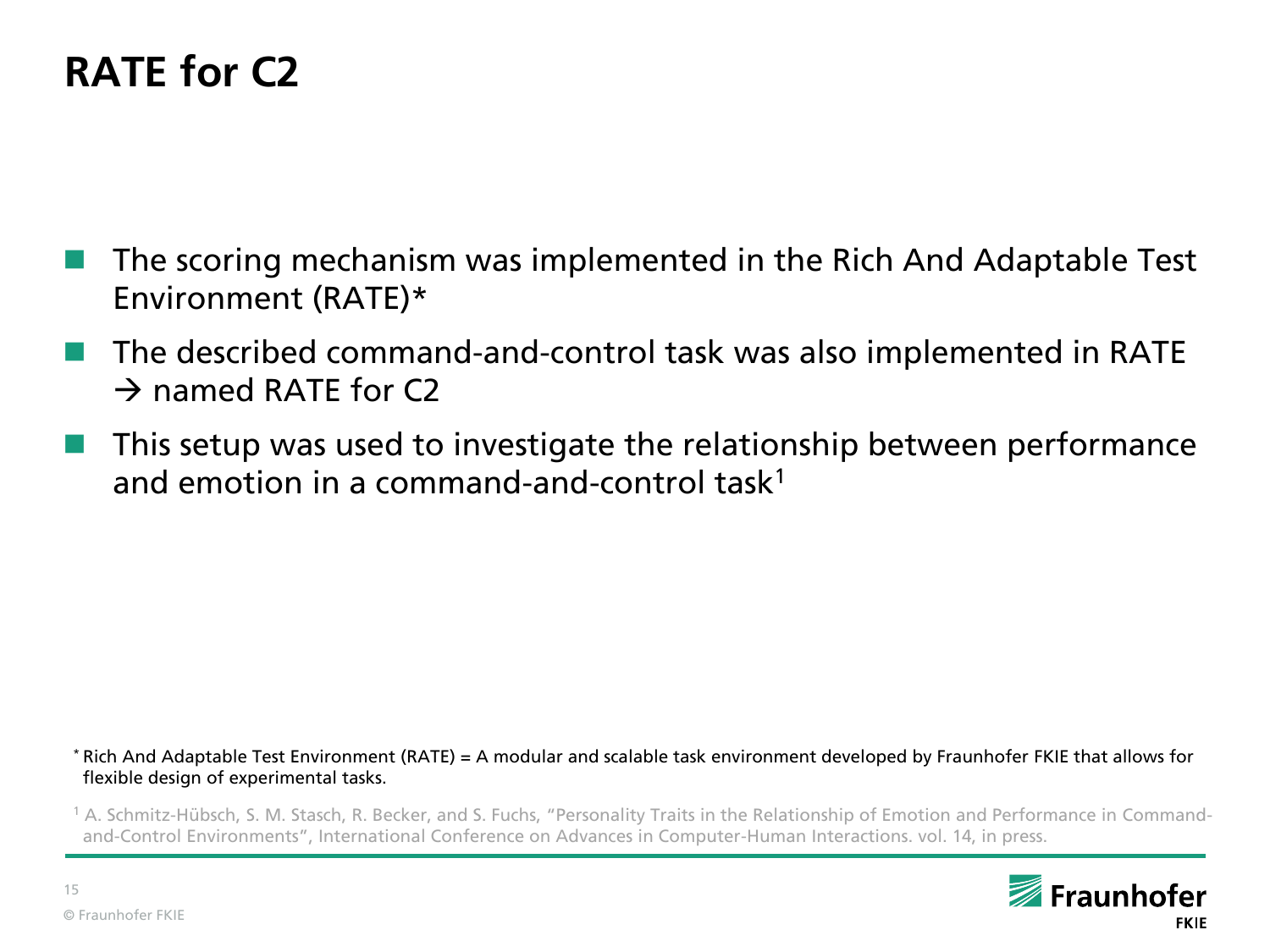

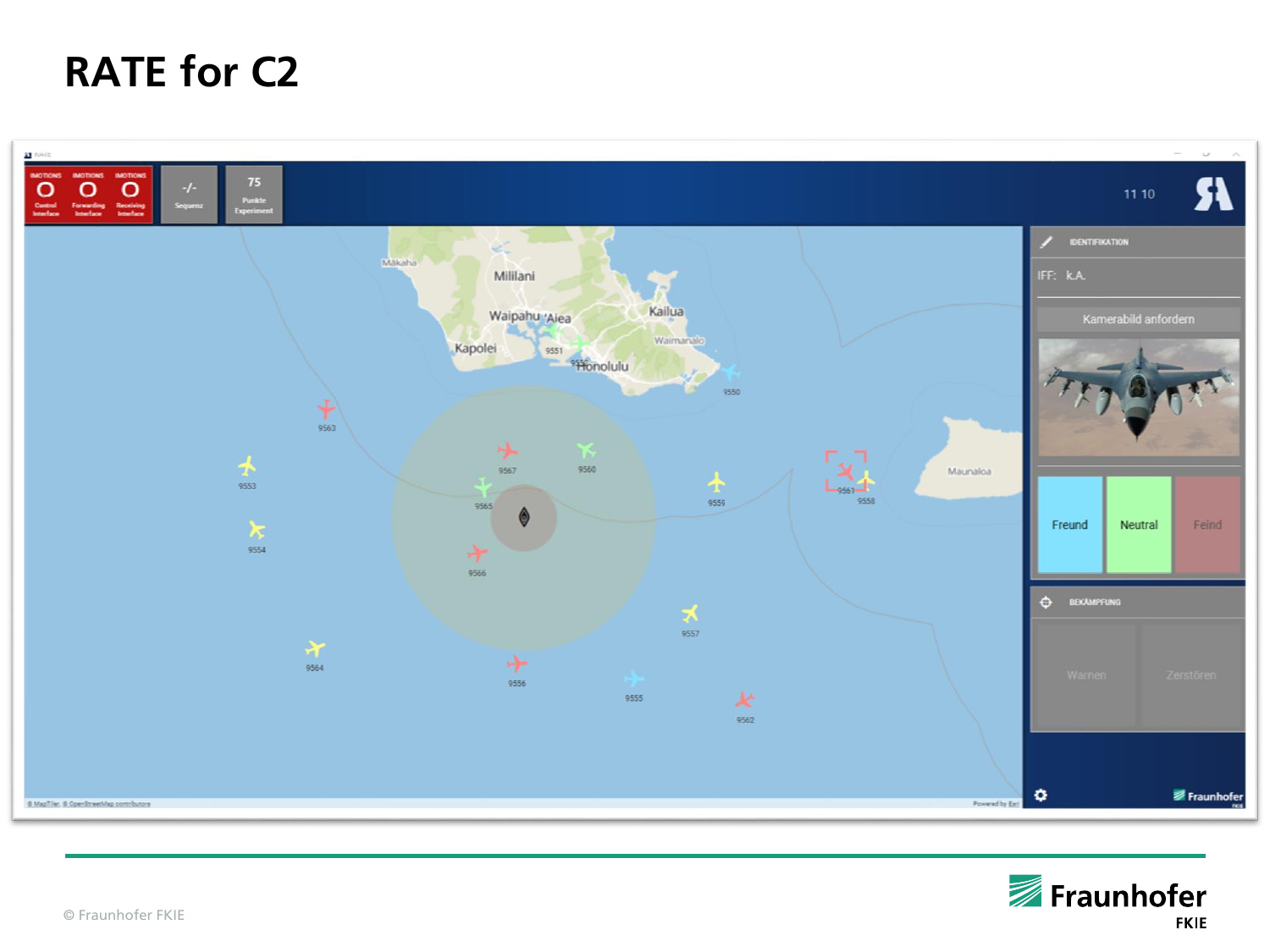- Task load was modulated across scenarios by varying the total number of tracks and the relative proportion of enemy tracks.
	- Based on the cognitive task load model validated with a command-andcontrol task by de Greef and Arciszewski<sup>1</sup>



<sup>1</sup> T. D. Greef and H. Arciszewski, "Triggering adaptive automation in naval command and control", Frontiers in adaptive control, IntechOpen, 2009.

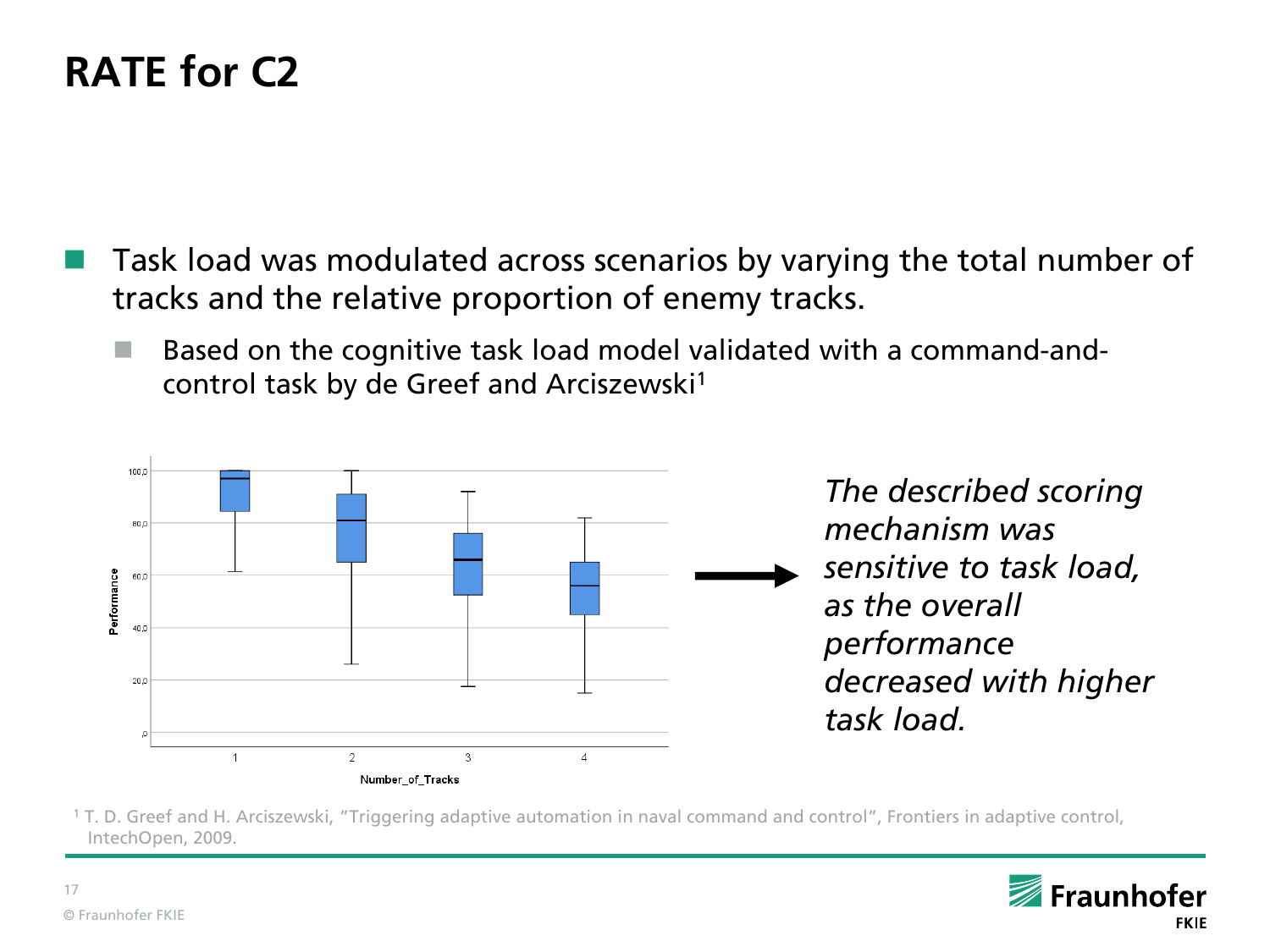- The normalized score (performance = total score / max score) enables us to compare the operator's performance across conditions and scenarios.
- Using "accuracy" and "speed" as performance criteria, we were able to gain insights into the cognitive processes associated with the specific subtasks.
- Flexible adjustment of the scoring mechanism reflects specific characteristics of the experimental task (e.g., task priorities).

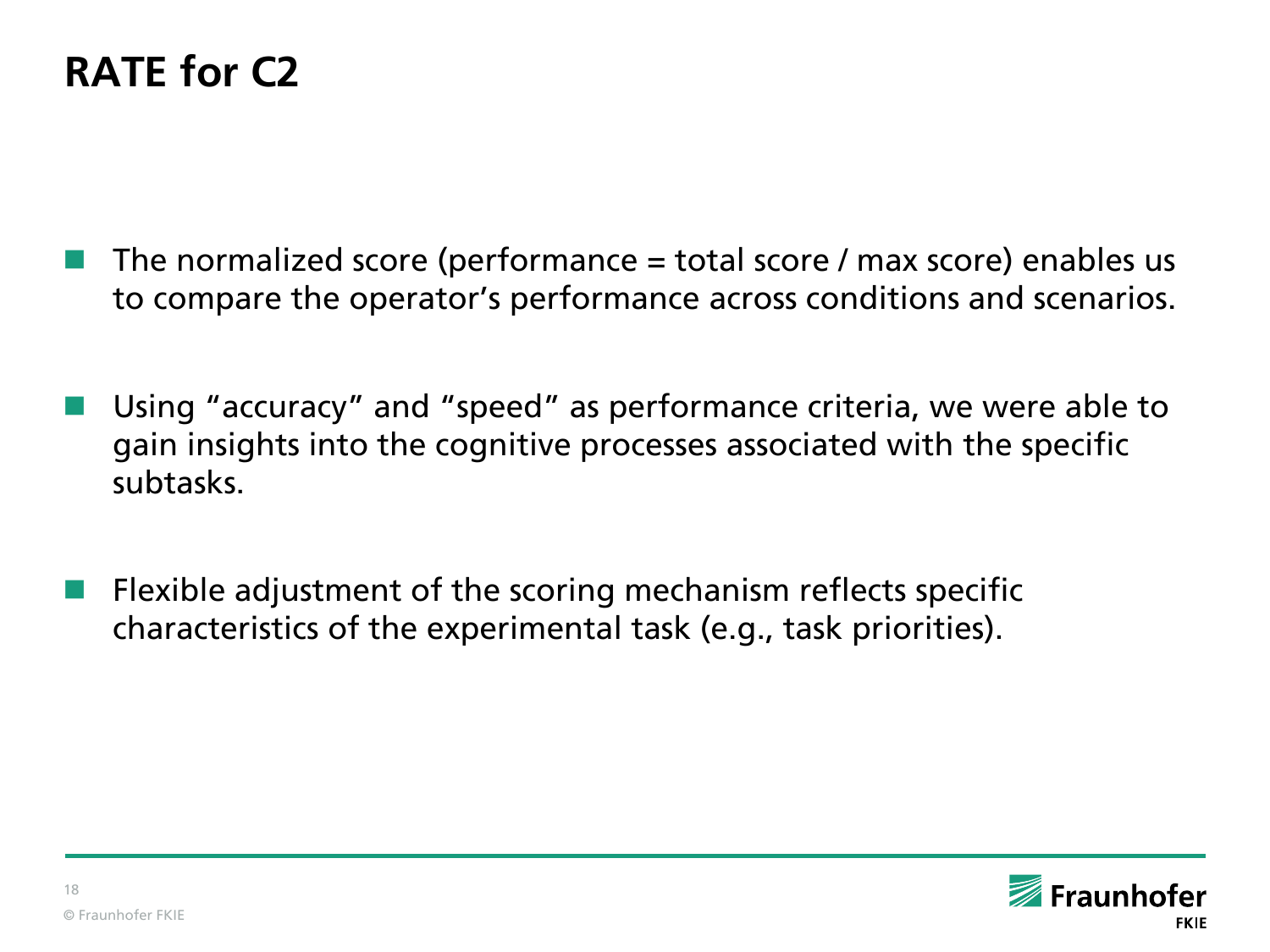#### **Lessons learned**

- Use decision trees to test the logical order of every possible subtask sequence and its associated scores.
- The priority of a subtask can be reflected in the amount of points earned on the corresponding positive/negative score.
	- Keeping in mind the research question and hypotheses helped to assess the relevance of subtasks and the relationship between them.
- Be careful with conditional subtasks\*
	- Correct must not be rewarded if the action was only correct because of a preceding error.
	- $\blacksquare$  Incorrect actions lead to points on the negative score should be determined in the specific task context.

\* Conditional subtasks = Subtasks that occur in dependence of the outcome of a previous subtask.



19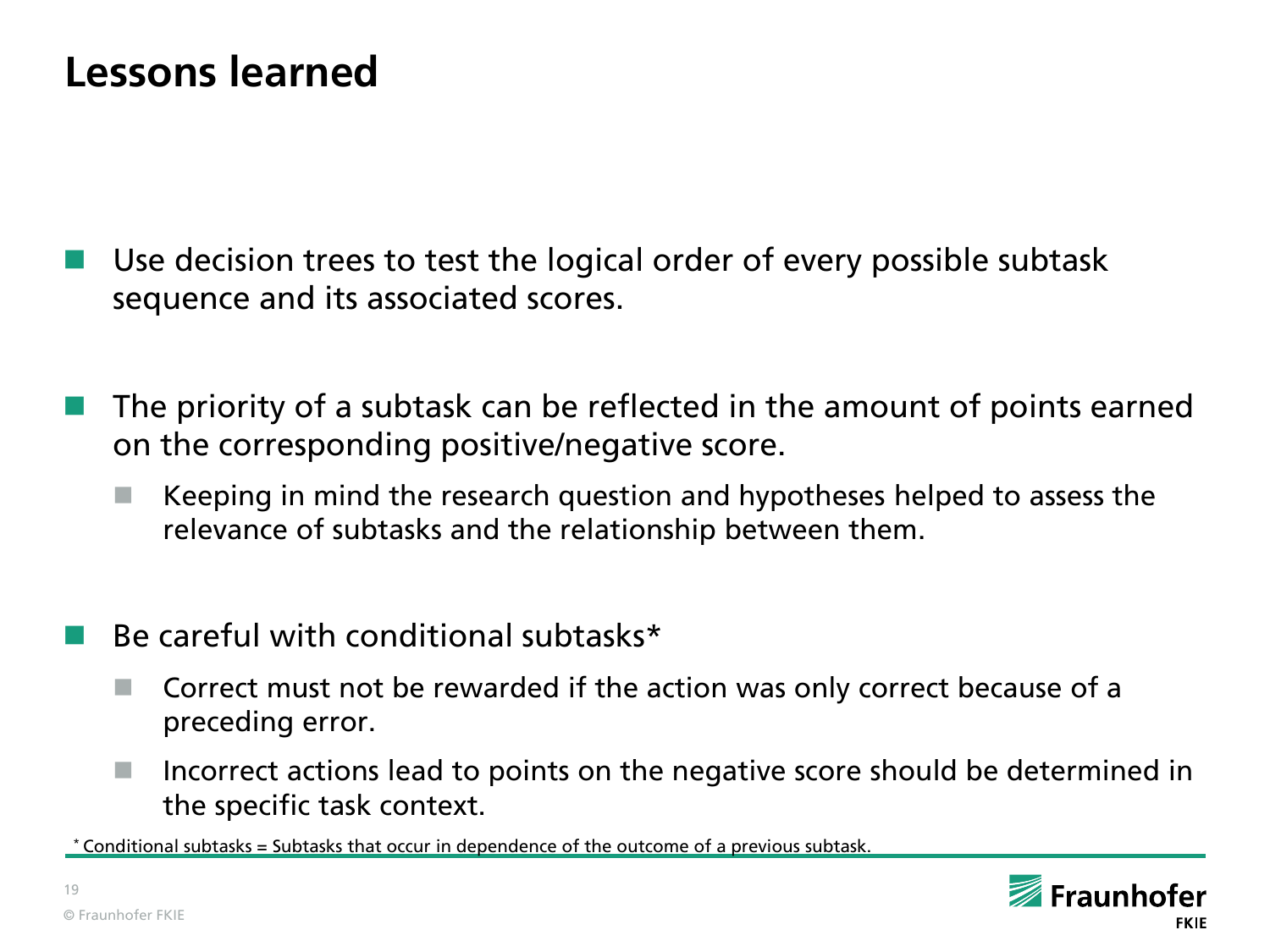#### **Lessons learned**

- When determining point allocation, omission of necessary actions should neither lead to points on the positive nor on the negative score in order to separate omission errors from correct or incorrect explicit behavior.
	- This does not apply if the omitted action represents incorrect behavior.
- Normalization of the absolute performance score enabled comparisons of operator performance across conditions or scenarios, and even across different experiments.
	- The impact of changes or improvements can then be analyzed at the task and even at subtask level.
	- $\blacksquare$  Test-retest reliability is ensured because the calculation of the score is independent from any dynamic components except the actions of the operator himself.